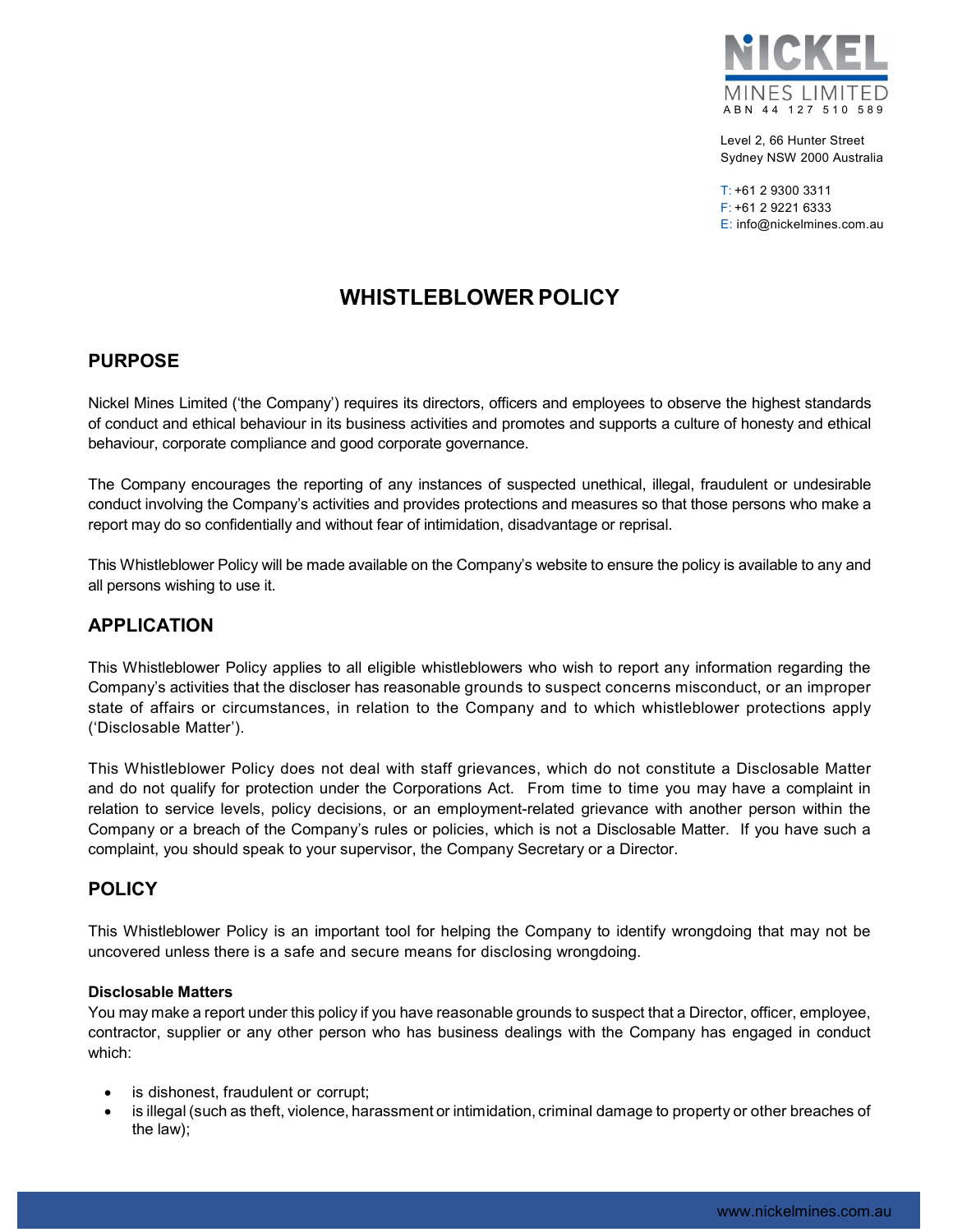- is unethical or in breach of the Company policies (such as dishonestly altering Company records or data, adopting questionable accounting practices or wilfully breaching the Company Code of Conduct or other policies or procedures);
- is potentially damaging to the Company, a Company employee or a third party, such as unsafe work practices, environmental damage, health risks or abuse of the Company's property or resources;
- amounts to an abuse of authority;
- may cause financial loss to the Company or damage its reputation or be otherwise detrimental to the Company's interests;
- involves harassment, discrimination, victimisation or bullying, other than personal work-related grievances;
- involves any other kind of misconduct or an improper state of affairs or circumstances; or

conduct that may not involve a contravention of a particular law.

### Eligible Whistleblower

An 'Eligible Whistleblower' is an individual who is, or has been, any of the following:

- an officer or employee of the Company, including current and former employees;
- a supplier of services or goods to the Company (whether paid or unpaid), including their employees;
- an associate of the Company; and
- a relative, dependent or spouse of the above.

### Reporting a Disclosable Matter

An Eligible Whistleblower can report a Disclosable Matter qualifying for protection ('Protected Disclosure') to the following 'Eligible Recipients':

- their immediate senior manager;
- if the Eligible Whistleblower feels unable to raise the Disclosable Matter with their senior manager, one of the following ('Whistleblower Protection Officers'):
	- i. an auditor, or a member of the audit team, conducting the audit of the Company; or
	- ii. while it is the Company's preference that you raise reports with a senior manager, it is important to note that under the Corporations Act, you may also raise the matter with a Director or officer of the Company.

#### How to make a Protected Disclosure

Any Eligible Whistleblower may submit their concern about a Disclosable Matter directly and confidentially to the Board of the Company in writing by sending a sealed letter addressed to the Company at its registered office. It should be marked "Private and Confidential – Attention: The Board" and it will be delivered unopened to a Company Director. The Protected Disclosure can also be made anonymously and outside business hours.

#### Investigation of a Disclosable Matter

The Company will investigate all matters reported under this policy as soon as practicable after the matter has been reported. A Whistleblower Protection Officer may, with the Eligible Whistleblower's consent, appoint a person to assist in the investigation of a report of a Disclosable Matter. Where appropriate, the Company will endeavour to discuss the investigation process with the Eligible Whistleblower (subject to considerations of the privacy and fair treatment of those against whom allegations are made).

The investigation will be conducted in an objective and fair manner and otherwise as is reasonable and appropriate having regard to the nature of the Disclosable Matter and the circumstances.

All reports of a Disclosable Matter will be investigated by a Whistleblower Protection Officer on a timely basis and, to the extent possible, based on the details provided by the Eligible Whistleblower. Appropriate corrective action will be taken as warranted by the investigation and as determined by the Board of the Company in its sole discretion. The Company will endeavour to provide the Eligible Whistleblower with information on the outcome of the investigation. However, there may be circumstances where it may not be appropriate to provide details of the outcome.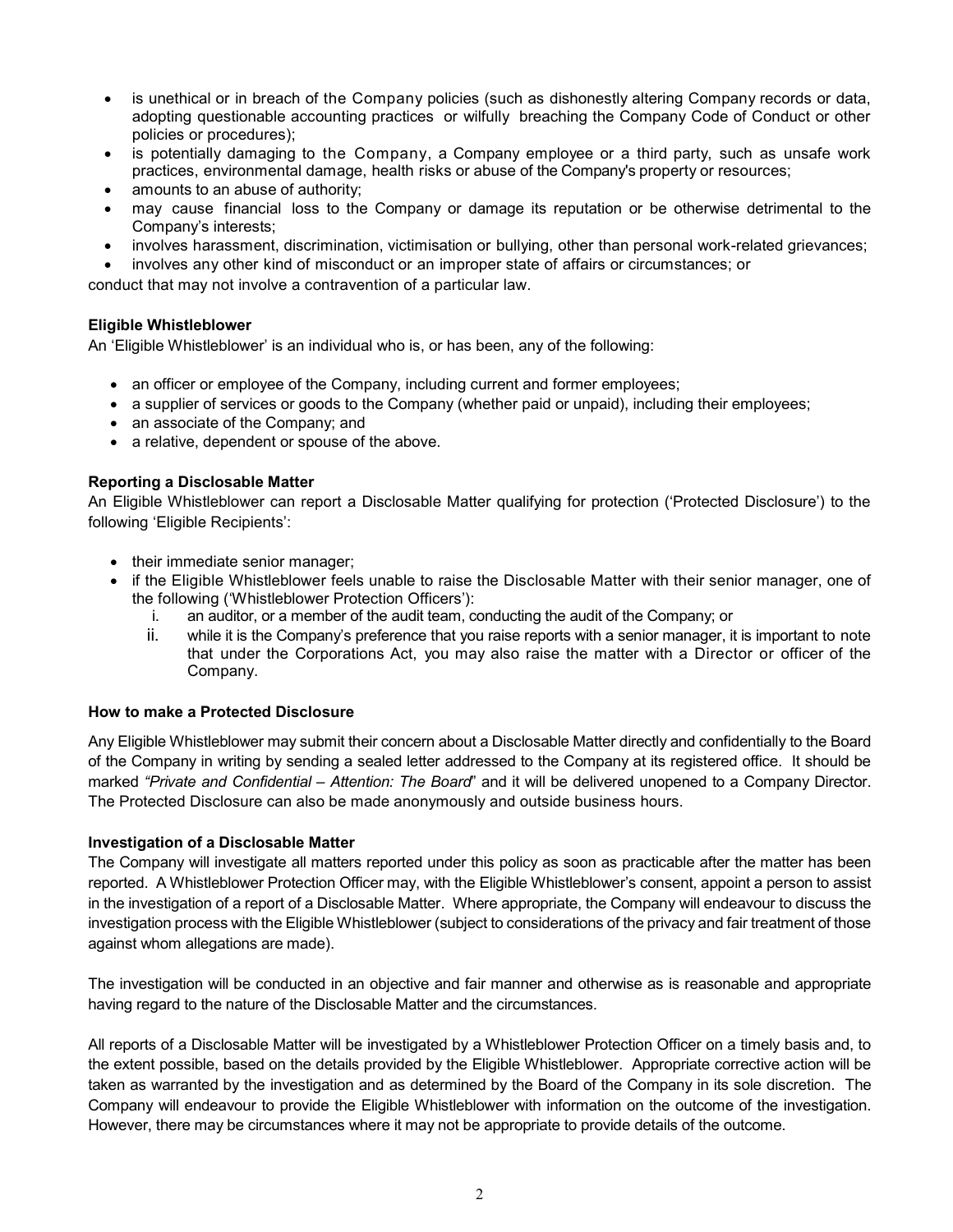Where a report of Disclosable Matter is submitted anonymously, this may hinder the ability of the Company to fully investigate the matter. Accordingly, the Company encourages Eligible Whistleblowers to provide contact details to assist in any investigation into the matter.

An Eligible Whistleblower may wish to seek additional information before formally making a disclosure, in that case, the Eligible Whistleblower should contact one of the Company's Whistleblower Protection Officers.

Reports of a Disclosable Matter will be kept confidential to the extent possible, subject to legal and regulatory requirements.

# Protection of the Eligible Whistleblower

The Company is committed to ensuring confidentiality in respect of all matters raised under this policy and that Whistleblowers who make a report of a Disclosable Matter are treated fairly and do not suffer any detriment.

## • Protection against detrimental conduct

Detrimental treatment includes dismissal, demotion, harassment, discrimination, disciplinary action, bias, threats or other unfavourable treatment connected with making a report. If you are subjected to detrimental treatment as a result of making a report under this policy, you should inform a Whistleblower Protection Officer in accordance with this Whistleblower Policy. The Whistleblower Protection Officer will assess the alleged detrimental conduct and establish a mechanism to protect the Eligible Whistleblower from detrimental acts.

• Protection of your identity and confidentiality

Subject to compliance with legal requirements, upon receiving a report of a Disclosable Matter under this Whistleblower Policy, the Company will only share your identity as a whistleblower or information likely to reveal your identity if:

- i. you consent;
- ii. the concern is reported to the Australian Securities and Investments Commission, the Australian Prudential Regulation Authority, the Tax Commissioner or the Australian Federal Police; or
- iii. the concern is raised with a lawyer for the purpose of obtaining legal advice or representation.

If the Company needs to investigate a report of a Disclosable Matter, it may disclose information that could lead to your identification, but it will take reasonable steps to reduce this risk.

Any disclosures of your identity or information likely to reveal your identity will be made on a strictly confidential basis.

The Eligible Whistleblower is not, however, protected from civil, criminal, contractual or administrative liability (including disciplinary action) for any of his or her conduct which may be revealed in connection with the report of a Disclosable Matter. However, an Eligible Whistleblower can still qualify for protection even if their Protected Disclosure turns out to be incorrect.

If a breach of confidentiality is made, the Eligible Whistleblower can lodge a complaint with a regulator such as the Australian Securities and Investments Commission, the Australian Prudential Regulation Authority or the Tax Commissioner and can seek compensation through the courts for loss suffered, damages or injury due to the disclosure of the Eligible Whistleblower's identity or information likely to reveal their identity.

## Protection of files and records

All files and records created from an investigation into a report of a Disclosable Matter will be retained securely.

Access to information relating to a Protected Disclosure will be limited to those directly involved in managing and investigating the Protected Disclosure.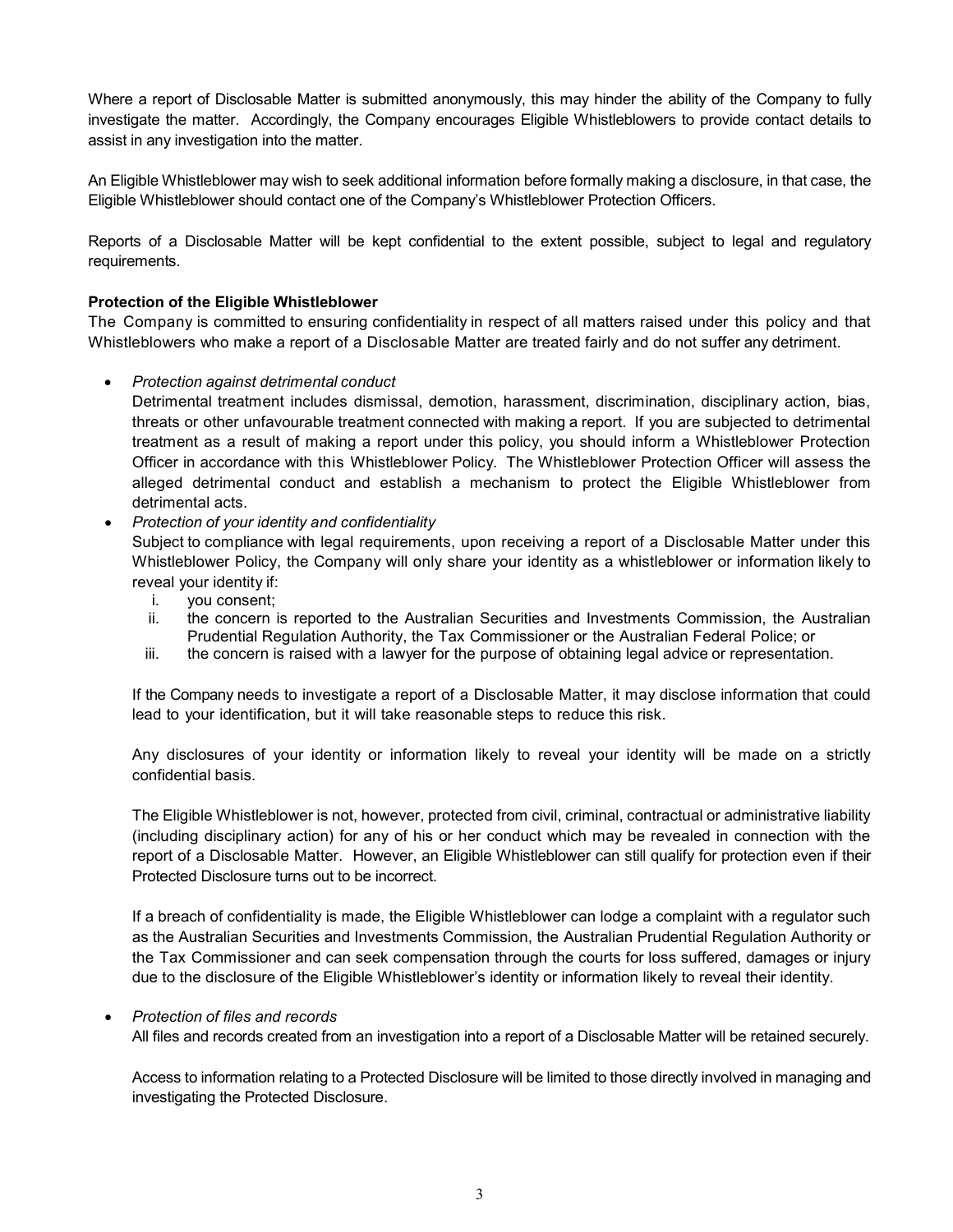Unauthorised release of information to someone not involved in the investigation (other than Directors or senior managers who need to know to take appropriate action, or for corporate governance purposes) without the Eligible Whistleblower's consent will be a breach of this policy.

Eligible Whistleblowers are assured that a release of information in breach of this policy will be regarded as a serious matter and will be dealt with accordingly by the Board.

### Protection under the Corporations Legislation

The Corporations Act provides additional protections in relation to the reporting of Disclosable Matters.

Disclosure of a Disclosable Matter by an Eligible Whistleblower to whom whistleblower protections apply qualifies for protection under the Corporations Act if:

- i. the Disclosable Matter is reported to an Eligible Recipient; and
- ii. the report is in respect of a Disclosable Matter.

If these conditions are met, the Corporations Act provides the following protections to the Eligible Whistleblower:

- The Eligible Whistleblower is not subject to any civil, criminal or administrative liability (including disciplinary action) for making a Protected Disclosure. The Eligible Whistleblower is not, however, protected from civil, criminal or administrative liability for any of its conduct, which may be revealed in connection with the Protected Disclosure.
- No contractual or other remedies may be enforced or exercised against an Eligible Whistleblower as a penalty for making the Protected Disclosure and a contract to which the Eligible Whistleblower is party may not be terminated on the basis that the Protected Disclosure constitutes a breach of the contract.
- If the Protected Disclosure is reported to an Eligible Recipient, journalists or Members of Parliament in accordance with this Policy, the Protected Disclosure is not admissible in evidence against the Eligible Whistleblower in criminal proceedings or in proceedings for the imposition of a penalty, other than proceedings in respect of the falsity of the Protected Disclosure.
- Anyone who causes, or threatens to cause, detriment to the Eligible Whistleblower because of their belief or suspicion that the Eligible Whistleblower has made, proposes to make or is entitled to make a Protected Disclosure may be guilty of an offence and liable for damages due to the Eligible Whistleblower.
- Subject to limited exceptions summarised in this Whistleblower Policy, the person to whom the Protected Disclosure is made must not disclose the substance of the Protected Disclosure, the Eligible Whistleblower's identity or information is likely to lead to the identification of the Eligible Whistleblower.
- In some instances, work-related grievances may qualify for protection if it includes information about misconduct, a breach of employment or other laws punishable by imprisonment for 12 months or more, or conduct that represents a danger to the public.
- Protection under the Taxation Administration Act

The Taxation Administration Act provides additional protections in relations to the reporting of Disclosable Matters pertaining to taxation. A disclosure of a Disclosable Matter by an Eligible Whistleblower qualifies for protection under the Taxation Administration Act if:

- i. the Disclosable Matter is reported to an Eligible Recipient; and
- ii. the report is in respect of a Disclosable Matter pertaining to taxation.

If these conditions are met, the Taxation Administration Act provides the following protections to the Eligible Whistleblower:

 The Eligible Whistleblower is not subject to any civil, criminal or administrative liability (including disciplinary action) for making the Protected Disclosure. The Eligible Whistleblower is not, however, protected from civil, criminal or administrative liability for any of its conduct, which may be revealed in connection with the Protected Disclosure.